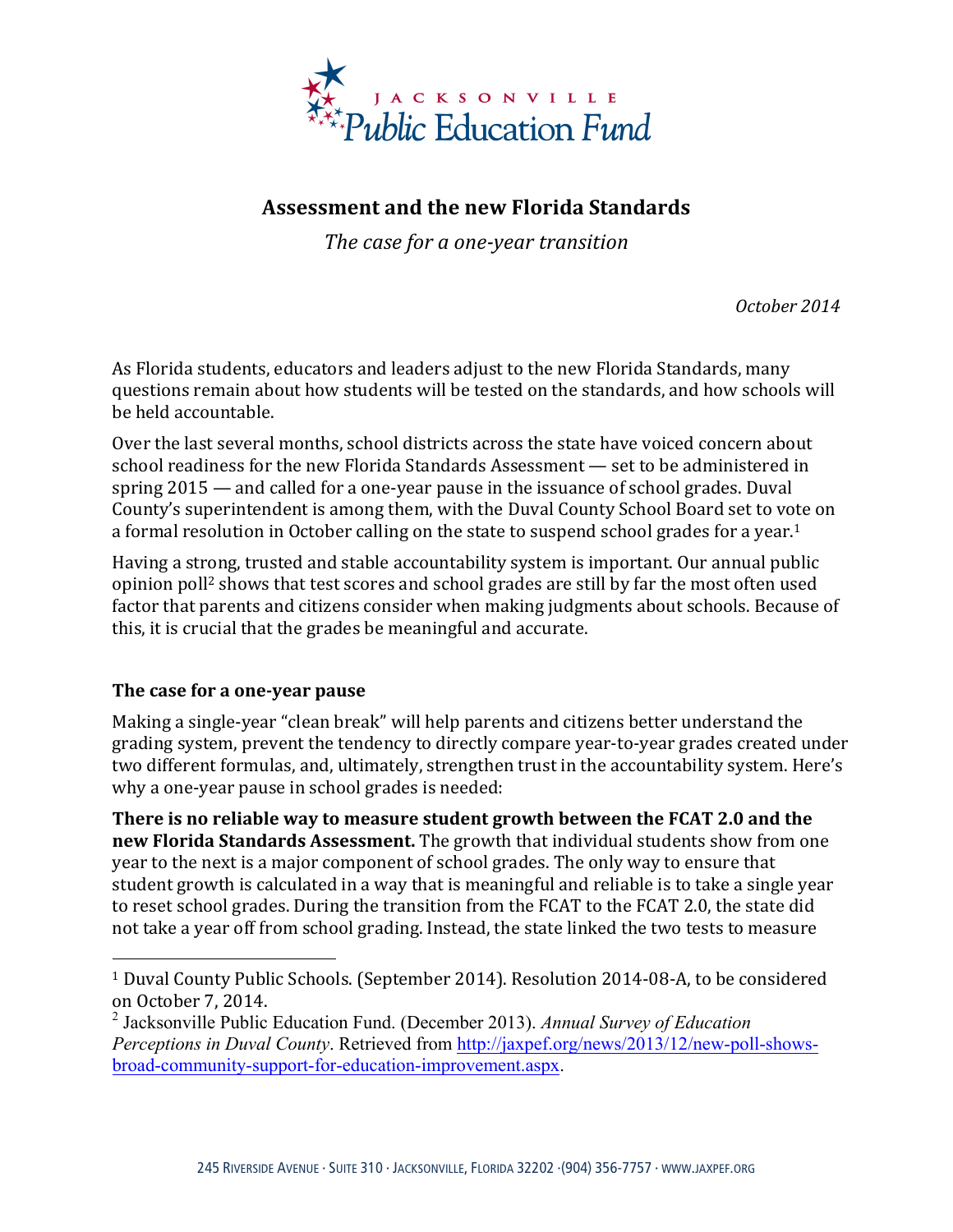growth, an apples-to-oranges comparison that lead to widespread concern and dozens of changes to the school grading formula.<sup>3</sup> In addition, the Florida Standards Assessment has not been field-tested in Florida, leaving administrators with even more questions about the new test.

**Significant consequences for schools and students remain in place.** The state is withholding sanctions based on low school grades in 2014-2015, but that is just one of many ways schools are held accountable because of grades. School Recognition funds would still be administered. Teacher value-added scores would still be based on linking two different tests. In addition, many school districts, including Duval County, have their own independent accountability systems based on school grades. Finally, school grades are of great interest to parents and citizens, which can have ramifications for enrollment and reputation. 

**Other states have shown that a one-year suspension of school grades can strengthen, not weaken, support for strong accountability.** Giving schools a chance to reset and learn what will be expected, and parents and citizens time to understand the higher expectations that students will be held to will build public trust. At a minimum, such a pause is not likely to pose a long-term risk to the overall existence of school grades. Other states, including Texas, found that paired with strong communication to districts and parents, a one-year transition was effective. In the spring of 2012, Texas launched a new testing program called the State of Texas Assessments of Academic Readiness or STAAR, replacing the Texas Assessment of Knowledge and Skills (TAKS). Texas, which also has a strong accountability system, did not issue school ratings in the spring of 2012. It began issuing school ratings again in 2013. The Texas Education Agency also made available a significant amount of information on the transition on its website, and renamed the test. This maintained a strong accountability system with minimal confusion.

## **A course forward: More time and more communication**

 

A successful transition to the Florida Standards will require work from both the state and districts. These standards are more challenging, and they will better prepare all students to succeed in college, career and life. Here are a few recommendations that will help with a smooth transition and strengthen Florida's school grading system for years to come:

- The State Legislature should **not issue new school grades for the 2014-15** school year, creating a clean transition between accountability systems.
- The Florida Department of Education should strengthen its communication with **educators, students and citizens** to clarify its process for issuing standardized tests, determining cut scores and measuring student growth.

<sup>&</sup>lt;sup>3</sup> Jacksonville Public Education Fund. (January 2014.) *Understanding and Updating School Grades for Florida's Future.* Learn more at www.jaxpef.org/schoolgrades.